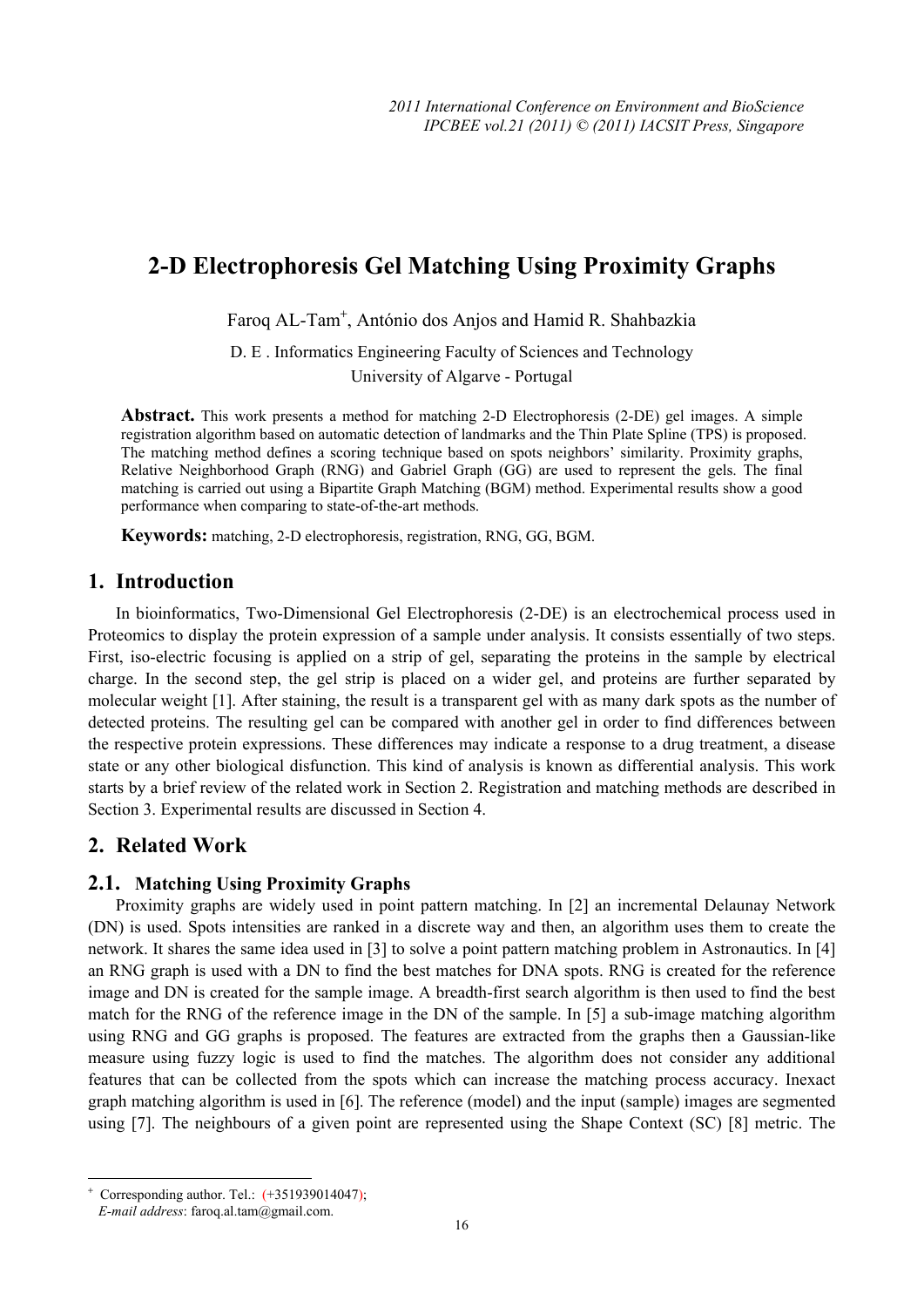structural information of the edges is used besides the SC. Furthermore, a deformed graph is used to evaluate existing non-linear deformations.

### **2.2. Point Pattern Matching**

Here some related work in point pattern matching is highlighted. In [9] a relative shape context is proposed and relaxation labelling is used to find the final point matching. A similar method is also found in [10]. In [11] a graph representation is combined with the SC metric. Although this method shows a good performance when compared to some state-of-the-art methods like Robust Point Matching (RPM) [12], there is no guarantee to have an optimal assignment solution when notable deformations and numerous outliers exist. In [13] a similar approach is used but a weighed sum of points' features, preserving the topology of a given point set, is proposed. In practice, applying these methods to match 2-DE gel images is not a good choice, but they can help in the final stages or when combined with other features from the gel spots (i.e. not only the position and the geometrical features).

## **3. The Proposed Method**

The proposed method is based on spot information and RNG as well as GG graph properties. Information including the coordinates and the Volume of each spot in the static and deformed images are extracted using [14]. From now on, we call the static image S, and the deformed image D. The matching consists of two steps. The first corrects the geometrical distortions of D using automatically detected landmarks and TPS [15] registration. The second includes the representation of spots neighbours, and matching using a BGM method.

#### **3.1. Step1: Gel Registration**

In this step, a set of landmarks (control points) is detected in S and D, and then TPS-based warping is applied to D. TPS is sensitive to mismatches but it gives an elastic warp using only a few landmarks. Keeping this in mind, we set some constraints for the candidate spots to be considered as landmarks. Before explaining the constraints used, we first explain the features considered. Given two gels represented by two sets of vertices  $G_S = \{u_1(x, y, l), \ldots, u_n(x, y, l)\}\$  and  $G_D = \{v_1(x, y, l), \ldots, v_m(x, y, l)\}\$ , where  $u_1$  is the first spot in the static gel  $G_S$ , and the same for  $v_1$  and the deformed gel  $G_D$ . Components x and y represent the coordinates of the centre of the spot, and  $I \in [0,1]$  is the Normalized Volume (NV) of the spot. *n* and *m* are the number of spots in  $G_S$  and  $G_D$  respectively. We would like to note that the terms point, spot and vertex are used interchangeably. Volume Normalization is also used in [2] but in a discrete way. Having two RNG graphs  $RNG_S$  and  $RNG_D$ , their vertices  $G_S$  and  $G_D$  respectively, consider the following features for each vertex in each graph:

- Degree: the number of edges connected to a vertex  $R(.)$ .
- Normalized Volume  $I(.)$ .
- Vertex position  $\Gamma(.)$ .
- Relation with neighbours'  *values.*

Degree is also used in [5]. We want to highlight here that, the RNG graph is insensitive to transformations, so it yields good stability when considering the degree as a feature. Considering these features and given two vertices  $u_i$  in  $RNG_S$  and  $v_j$  in  $RNG_D$  they are considered as landmarks if they have:

- $|R(u_i) R(v_i)| \leq \lambda$
- $I(u_i) \geq \rho$  and  $I(v_i) \geq \rho$
- $|I(u_i) I(v_j)| \leq \varepsilon$ •  $\sqrt{\left(\Gamma(u_i) - \Gamma(v_i)\right)^2} < \sqrt{\left(\Gamma(u_k) - \Gamma(v_i)\right)^2}$   $\forall u_k \in \mathbb{R} \setminus G_S$  and  $i \neq k$
- $I(u_i) > I(u_k)$  and  $I(v_i) > I(v_i)$   $\forall u_k \in RNG_S$  and  $u_k$  is adjacent to  $u_i$ , and  $\forall v_i \in RNG_D$ and  $v_i$  is adjacent to  $v_i$ .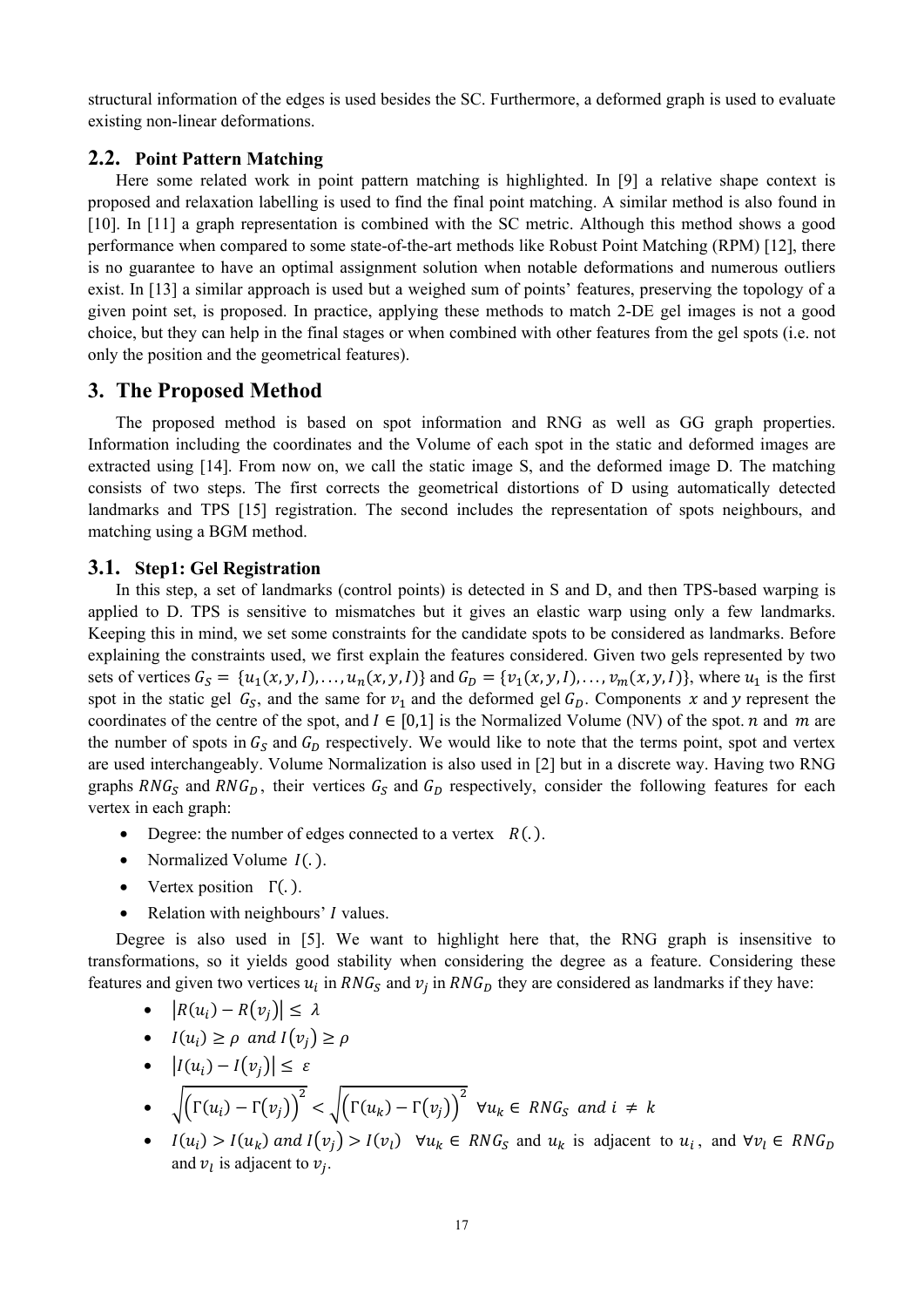Where  $\lambda$ ,  $\rho$  and  $\varepsilon$  are parameters. All points that verify all of these conditions are used as landmarks for the TPS. The first constraint measures how similar two given vertices are in number of neighbours. The second one shrinks the search space to spots that only have I greater than a given threshold. The third constraint defines the maximum difference between two vertices considering the size and intensity (i.e.  $I$ ). It is unlikely that two corresponding spots have a big  $I$  difference. The fourth constraint measures the Euclidean distance between two given spots. The last constraint is very important because it only accepts spots that are *master* to be selected. The idea of "master spot" is illustrated in Fig. 1. In practice, we found it hard to set up  $\rho$  and  $\varepsilon$  to fixed constants due to the variations from one image to another. Therefore, we empirically set  $\rho \in [0.1, 0.6]$ ,  $\varepsilon \in [0.0.3]$  and propose a greedy algorithm (Fig. 2) to find the best parameters.



Fig. 1: Master Spot. Left: spots identified, g and r are the master spots. Right: Spots' I values.



Fig. 2: Finding the best parameters algorithm

As for parameter  $\lambda$ , we set it equal to 1 because it is related to the number of neighbours of a given vertex. In Fig. 2, findmatches (RNG<sub>S</sub>, RNG<sub>D</sub>,  $\rho$ ,  $\varepsilon$ ) function takes two RNG graphs, current  $\rho$  and  $\varepsilon$ , applies the mentioned constraints and returns two point sets comprising the landmarks. findmatches(.) iterates and tests all vertices in  $RNG_S$  over all vertices of  $RNG_D$ , which obey the constraints, using the current parameters.  $TPS(D, \text{landmarks})$  uses a TPS to warp the deformed image  $D$  using the selected landmarks, and returns a registered version  $D_w$ .  $D_w$  is compared to S using the Normalized Mutual Information (NMI) measure [16] and the similarity value is stored in  $C_{NMI}$ . The number of bins used for the NMI histogram is 256.

#### **3.2. Step2: Gel Matching**

We denote  $RNG_S$  for Relative Neighbourhood graph for the static gel, and  $GG_D$  for Gabriel graph for the deformed gel. GG and RNG define the neighbourhood of a vertex by the distance to other vertices.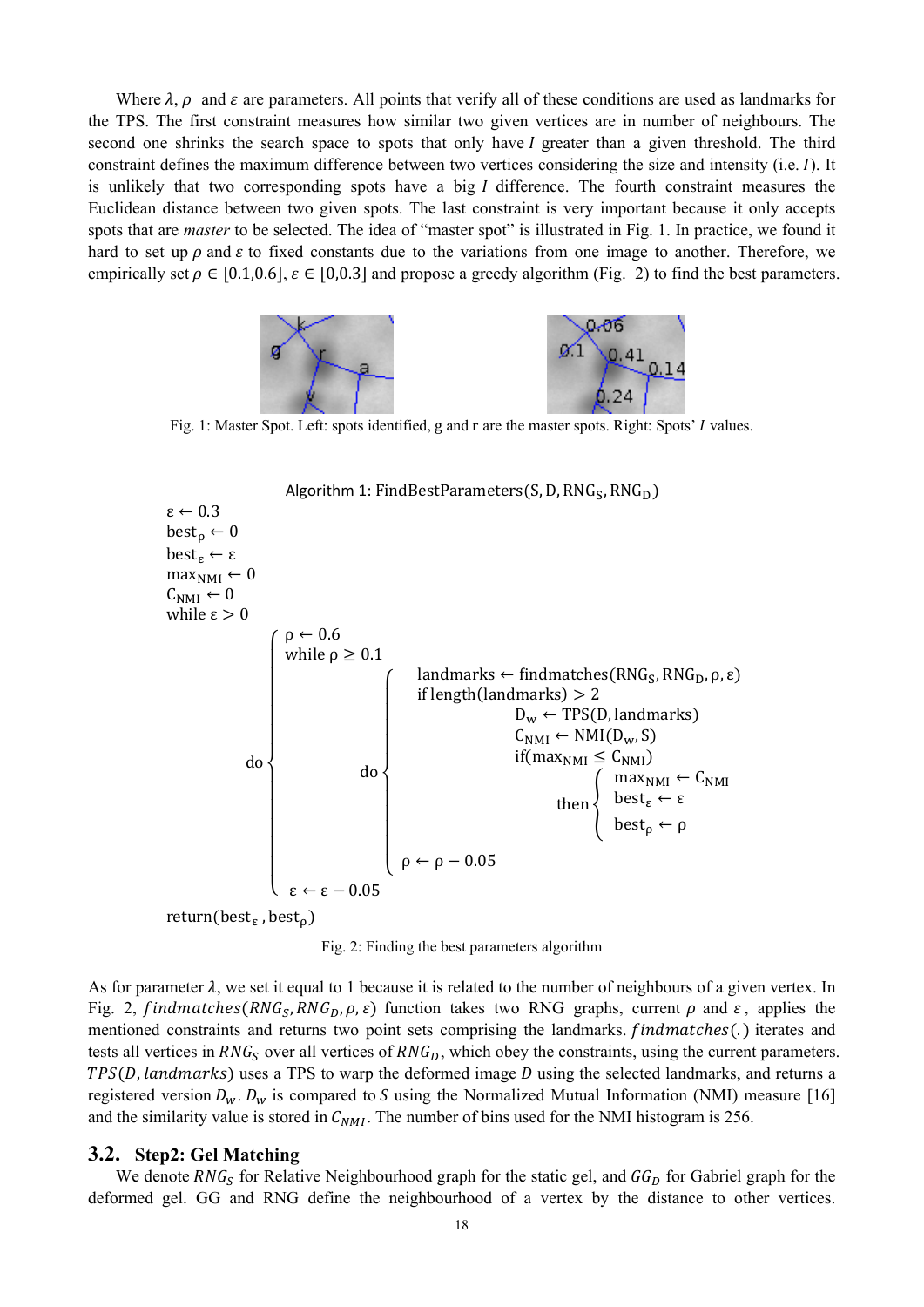Furthermore, RNG is a sub-graph of GG having less (or equal) number of neighbours than GG, for a given vertex. Besides graph representation, we define these features: Θ: angle between a point and the center-ofmass point of the gel; Ω: distance between a spot and the center-of-mass point of the gel;  $V$ : spot volume; Γ: spot position in the gel. Given two graphs  $RNG_S$  and  $GG_D$  (see Fig. 3g and Fig. 3h) and two vertices  $i \in \text{RNG}_S$  and  $j \in \text{GG}_D$ . We define a cost function for each feature as:

$$
C_{\Psi}(i,j) = \Delta_{\Psi}(i,j)^{\log(\sqrt{10} + \sum_{k \in i_N} \min_{l \in j_N} \Delta \Psi(k,l))}
$$
(1)

Where  $\Delta_{\Psi}$  is the Squared Difference between two given spots regarding feature Ψ, where Ψ can be any one of Θ, Ω, V or Γ.  $i_N$  and  $j_N$  refer to all neighbours of vertices i and j respectively. The constant  $\sqrt{10}$  in Eq. (1) makes the power equal to 0.5 in the best case, i.e.  $\log(\sqrt{10} + 0) = 0.5$ . The best case scenario is when the features of  $i_N$  and  $j_N$  are exactly the same. In Eq. (1) we reward and penalize vertices i and j according to their neighbours' similarity. In order to combine all the features, we first normalize them and weight them in a single multi-objective function:

$$
C(i,j) = a_1 \times C_{\Theta}(i,j) + a_2 \times C_{\Omega}(i,j) + a_3 \times C_V(i,j) + a_4 \times C_V(i,j)
$$
 (2)

Where as are the weights. We set  $a_1$ ,  $a_2$  and  $a_4$  equal to 1 and  $a_3$  equal to 0.2. For finding the optimal matching and the one-to-one mapping, a BGM (The Hungarian) algorithm is used. To make gels of  $G<sub>S</sub>$  and  $G<sub>D</sub>$  equal in number of spots, dummy spots are appended to the gel that has the lower number of spots. Finally, Eq. (2) is applied to all possible permutations, resulting in a square matrix to be used by BGM, and the optimal assignment is to find the permutation  $P(i)$  that minimizes the following function [8]:

$$
\sum_{i} C_{i,P(i)} \tag{3}
$$

Where  $C_{i,P(i)}$  is the cost value of matching spot *i* to the correspondent spot  $P(i)$ , and is calculated using Eq. (2).  $P(i)$  is the permutation for vertex *i* (i.e. *j*). The cost of matching a *dummy* spot is  $\infty$ , so the outliers are supposed to match those dummy spots. After the initial matching, to reduce the number of false matches, we propose the following iterative post-processing procedure:

- 1- Set a threshold (0.002 after the coordinates of the spots are normalized) to reject the matches that are too far, and use the remaining as landmarks.
- 2- Transform  $GG_p$ 's vertices by using TPS and the landmarks from 1.
- 3- Calculate Eq. (2) for all spots in  $RNG_S$  and  $GG_D$  and apply the BGM as mentioned above.
- 4- Go to 1 and repeat until the matches become stable (i.e. no change in number of matched spots and their positions between iteration *n* and iteration  $n - 1$ ).

In practice, after a few number of iterations (in this work  $\leq 20$  iterations) the results improve a lot. This iterative procedure is similar to the one used in some point pattern matching methods like [11].

#### **4. Results**

We run the proposed method on 8 different pairs of gel images and compare it to SC [8] and RPM [12] methods. Table 1 shows the results in terms of true and false matches.

|    |      | Detected | Proposed |        |    |          | <b>RPM</b> |           |     |        | <b>Shape Context</b> |        |     |        |
|----|------|----------|----------|--------|----|----------|------------|-----------|-----|--------|----------------------|--------|-----|--------|
| #  | S    | D        |          | $T\%$  | F  | $F\%$    |            | $T\%$     |     | F%     |                      | $T\%$  | F   | F%     |
|    | 79   | 114      | 67       | 84.81% | 3  | $3.80\%$ | 60         | 75.95%    | 15  | 18.99% | 56                   | 70.89% | 18  | 22.78% |
|    | 44   | 49       | 34       | 77.27% | 0  | $0.00\%$ | 22         | 50.00%    | 16  | 36.36% | 16                   | 36.36% | 10  | 22.73% |
|    | 341  | 347      | 295      | 86.51% |    | $1.47\%$ | 292        | 85.63%    | 43  | 12.61% | 242                  | 70.97% | 71  | 20.82% |
| 4  | 231  | 233      | 215      | 93.07% |    | $0.43\%$ | 215        | 93.07%    | 14  | 6.06%  | 189                  | 81.82% | 35  | 15.15% |
|    | 60   | 278      | 133      | 83.13% |    | $0.63\%$ | 126        | 78.75%    | 17  | 10.63% | 103                  | 64.38% | 43  | 26.88% |
| b. | 160  | 260      | 141      | 88.13% | 3  | 1.88%    | 149        | $93.13\%$ | 11  | 6.88%  | 116                  | 72.50% | 30  | 18.75% |
|    | 160  | 207      | 123      | 76.88% | 9  | $5.63\%$ | 129        | 80.63%    | 31  | 19.38% | 102                  | 63.75% | 40  | 25.00% |
| 8  | 160  | 185      | 68       | 42.50% | 17 | 10.63%   | 79         | 49.38%    | 56  | 35.00% | 78                   | 48.75% | 41  | 25.63% |
|    | 1335 | 1673     | 1076     | 80.60% | 39 | $2.92\%$ | 1072       | 80.30%    | 203 | 15.21% | 902                  | 67.57% | 288 | 21.57% |

Table 1 Expermental results: S: Static, D: Deformed, T: Ture and F: False matches.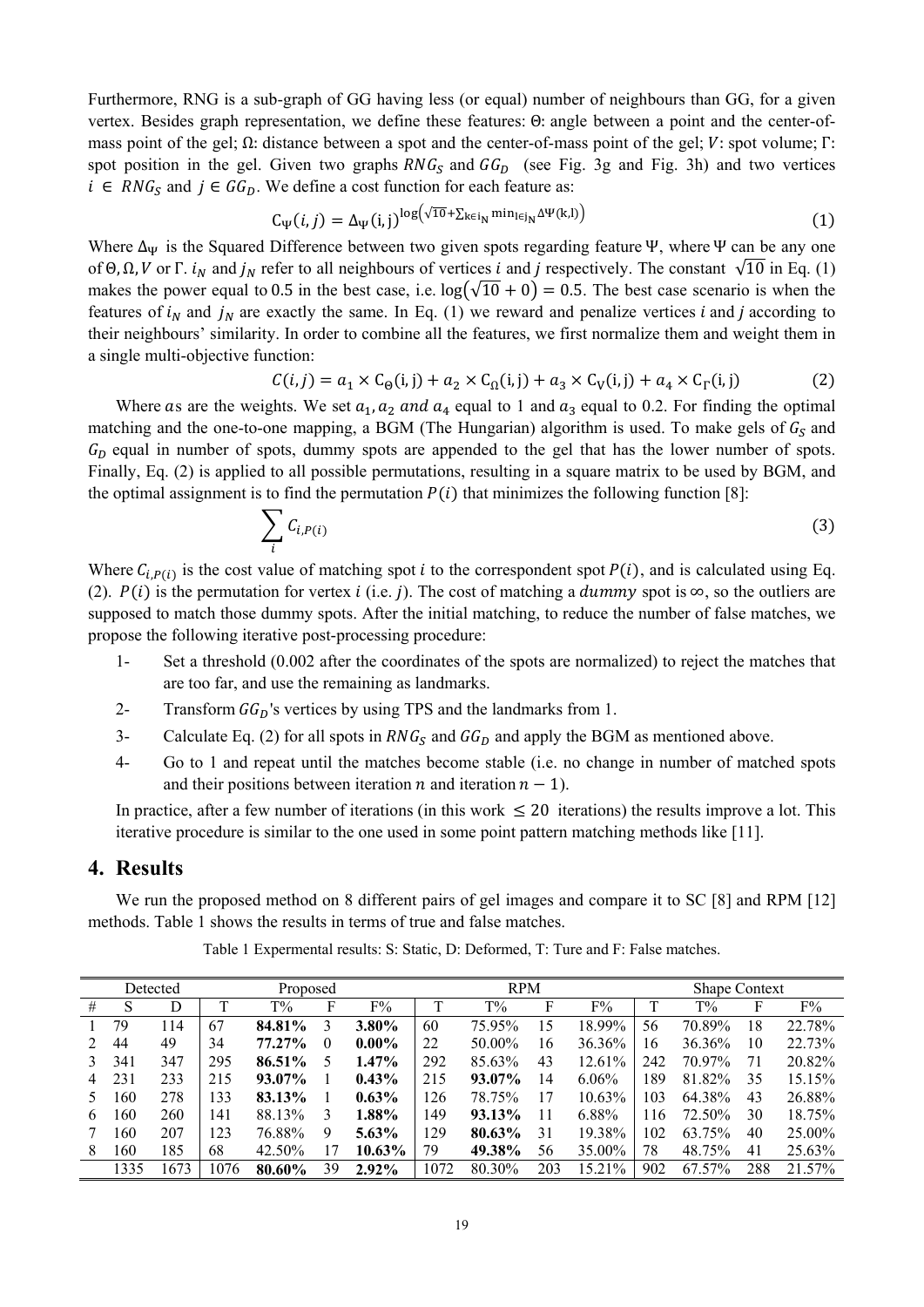Although RPM and the proposed method are equivalent in terms of true matches, our method outperforms the others in terms of false matches' rate. The one-to-one matching for RPM in Table 1 is taken by applying the Hungarian algorithm after the RPM has finished. A notable problem in SC is the swapped-match, in which two points are "correct" but in swapped positions. An example of gel matching for our method is depicted in Fig. 3.





k- Final matching: Spots on S.



 $d-$ Spots detected on D.



 $f-$ Difference between S and D after registration.



Matching after 5 iterations of post-processing.  $\mathbf{i}$ 



 $\mathbf{1}$ Matched spots on D. Blue: Accepted. Red: Rejected